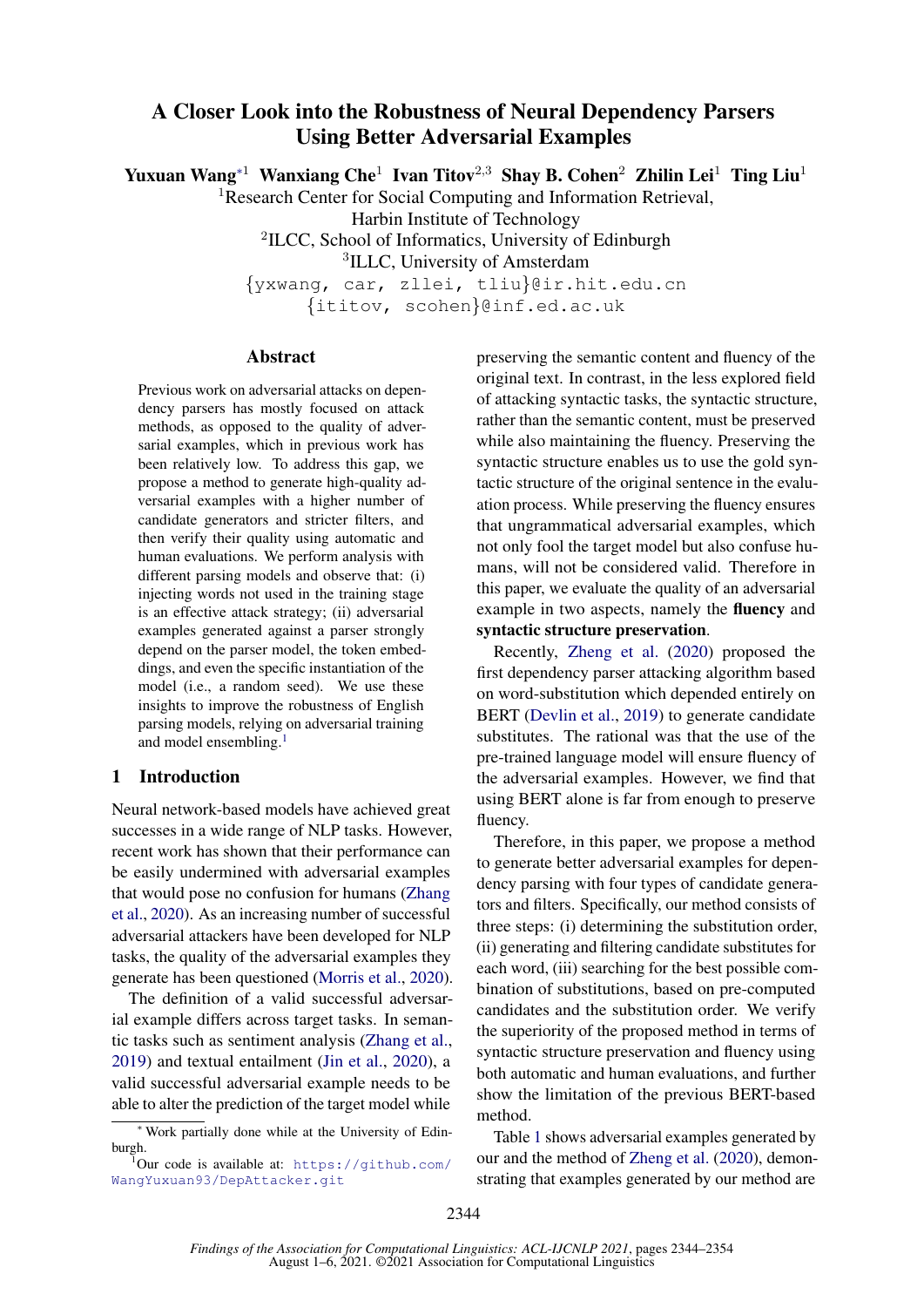<span id="page-1-0"></span>

| Model     | <b>Ours</b>                                   | Zheng et al.                                           |
|-----------|-----------------------------------------------|--------------------------------------------------------|
| example-1 | Most of those <b>freed emancipated</b> had    | Most of those freed <b>had were</b> spent at least     |
|           | spent at least 25 years in prison.            | 25 years in prison.                                    |
| example-2 | Boeing received a \$46 million Air Force      | Boeing received a \$46 million Air Force               |
|           | contract for <b>developing devising</b> cable | <b>America</b> contract for <b>developing</b> securing |
|           | systems for the Minuteman Missile.            | cable systems for the Minuteman Missile.               |
| example-3 | He used better than 5,000 words heaping       | He used better than $5,000$ words times                |
|           | scorn on the witnesses eyewitnesses for       | heaping scorn on the <b>witnesses dollars</b> for      |
|           | exercising the Fifth.                         | exercising the Fifth grand.                            |

Table 1: Adversarial examples generated by our and [Zheng et al.](#page-10-0) [\(2020\)](#page-10-0)'s methods. The original words are highlighted in bold blue font while the substitute words are highlighted in bold red ones.

more fluent, producing complicated substitutes like emancipated, devising and eyewitnesses. Additionally, since it is nontrivial to decode valid multi-subword tokens from BERT, the BERT-based method of [Zheng et al.](#page-10-0) [\(2020\)](#page-10-0) only generates single subwords as substitutes.

With the proposed attacking method, we evaluate the robustness of different parsing models and analyse the properties of adversarial attacks. We find that (i) the introduction of out-of-vocabulary (OOV, words not in the embedding's vocabulary) and out-of-training (OOT, words not in the training set of the parser) words in adversarial examples are two main factors that harm models' performance; (ii) adversarial examples generated against a parser strongly depend on the type of the parser, the token embeddings and even the random seed.

Adversarial training [\(Goodfellow et al.,](#page-8-1) [2015\)](#page-8-1), where adversarial examples are added in the training stage, has been commonly used in previous work [\(Zheng et al.,](#page-10-0) [2020;](#page-10-0) [Han et al.,](#page-9-4) [2020\)](#page-9-4) to improve a parser's robustness. Only a limited number of adversarial examples have been used in such cases, and [Zheng et al.](#page-10-0) [\(2020\)](#page-10-0) argued that overuse of them may lead to a performance drop on the clean data. However, we show that with improvement in the quality of adversarial examples produced in our method, more adversarial examples can be used in the training stage to further improve the parsing models' robustness without producing any apparent harm in their performance on the clean data. Inspired by our second finding, we propose to improve the parsers' robustness by combining models trained with different random seeds and embeddings. Such methods, which are not targeting specific types of attacks, should improve the capacity to defend against new attacks as compared to standard adversarial training.

# 2 Method

In this section, we first give a formal definition of a dependency parsing attack. Then we describe the proposed attacking method for dependency parsing, shown in Algorithm [1.](#page-2-0) It consists of three steps, namely ranking word importance (lines 1-4), generating candidates for substitution (line 7) and searching for the best substitute combination (lines 8-21).

#### <span id="page-1-1"></span>2.1 Problem Definition

Given an input text space  $X$  containing all possible input sentences  $x$  and an output space  $\mathcal Y$  containing all possible dependency trees of  $x$ , a parser  $F: \mathcal{X} \to \mathcal{Y}$  learns to map the sentence x to its corresponding tree y, denoted by  $F(x) = y$ . The *i*-th word of  $x$  is denoted by  $x_i$ . For sentence  $x$ , a valid adversarial example  $x^*$  is crafted by adding a perturbation to  $x$  so that

$$
F(\boldsymbol{x}^*) \neq \boldsymbol{y}, \sigma(\boldsymbol{x}^*, \boldsymbol{x}) \leq \epsilon,
$$

where  $\sigma$  is a constraint function and  $\epsilon$  ensures that i) the perturbation is imperceptible, ii) the true dependency tree of  $x^*$  should be the same as that of  $x$ . In this paper, these two constraints are ensured through the use of various filters (see Section [2.3\)](#page-2-1) and are used to evaluate the quality of adversarial examples (see details on fluency and syntactic structure preservation in Section [3.3\)](#page-4-0).

### 2.2 Word Importance Ranking

Word importance ranking in our model is based on the observation that some words have a stronger influence on model prediction than others. Such word importance is typically computed by setting each word to unknown and examining the changes in their predictions [\(Li et al.,](#page-9-5) [2016;](#page-9-5) [Ren et al.,](#page-9-6) [2019\)](#page-9-6).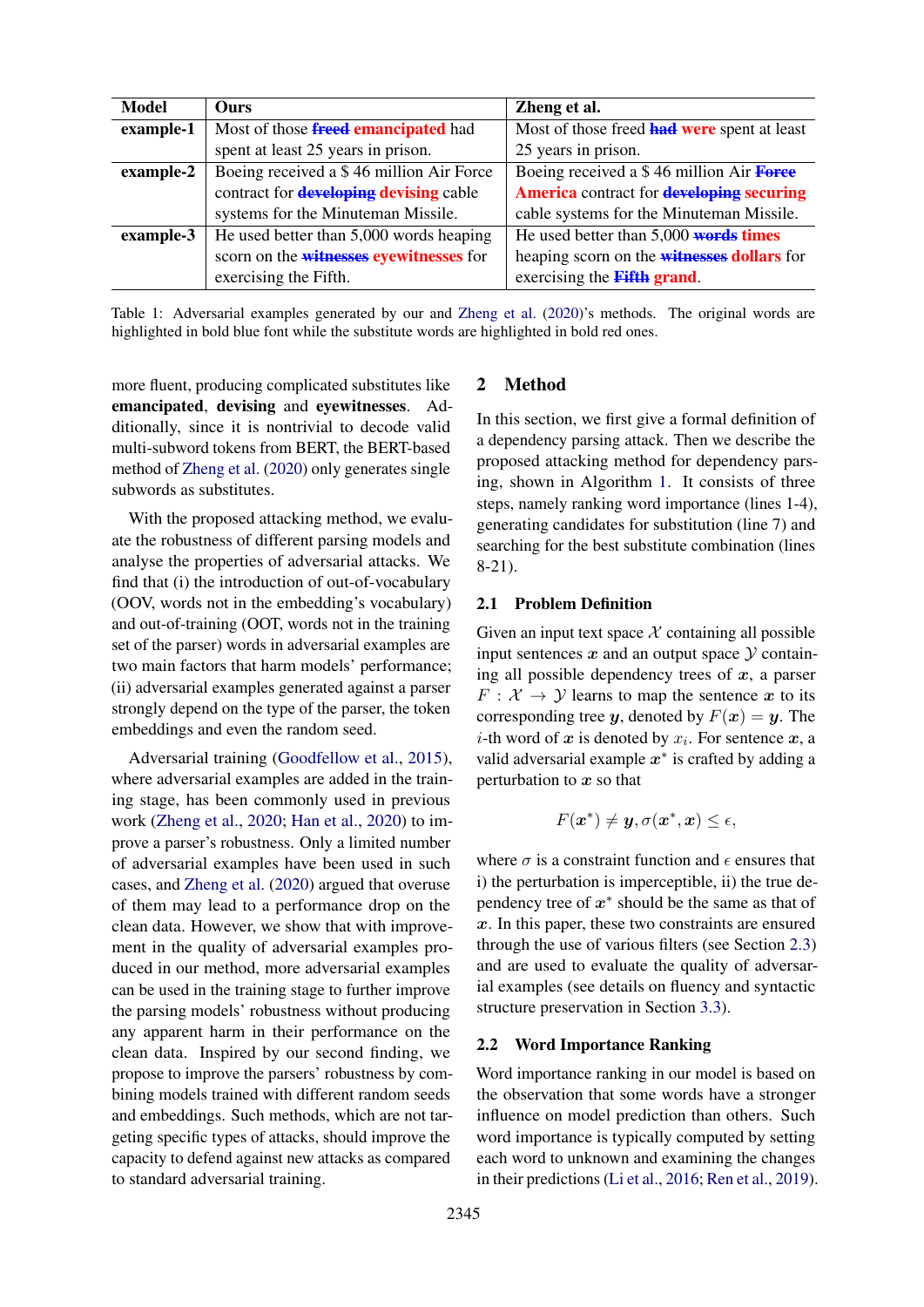#### <span id="page-2-0"></span>Algorithm 1 Dependency Parsing Attack

**Input:** Sentence example  $\mathbf{x}^{(0)} = \{x_1, x_2, \dots, x_N\},\$ maximum percentage of words allowed to be modified  $\gamma$ **Output:** Adversarial example  $x^{(i)}$ 

- 1: for  $i = 1$  to N do
- 2: Compute word importance  $I(\boldsymbol{x}^{(0)}, x_i)$  via Eq. [1](#page-2-2)
- 3: end for
- 4: Create a set W of all words  $x_i \in \mathbf{x}^{(0)}$  sorted by the descending order of their importance  $I(\boldsymbol{x}^{(0)}, x_i)$ .

```
5: t = 0
```

```
6: for each word x_i in W do
```
- 7: Build candidate set  $C_j$  for  $x_j$  following the Candidate Substitute Generating step
- 8: Initialise valid candidate set  $\mathcal{VC} \leftarrow \{\}$
- 9: for each candidate  $c_k$  in  $C_i$  do 10: Compute the accuracy change  $S(\boldsymbol{x}^{(t)}, c_k, j)$  via Eq. [3](#page-3-0) 11: **if**  $S(\mathbf{x}^{(t)}, c_k, j) \leq 0$  then continue end if
	-

```
12: Add c_k to the set VC<br>13: end for
```

```
13: end for 14: if VC is
        if VC is not empty then
```

```
15:s^* = \operatorname{argmax} S(\boldsymbol{x}^{(t)}, c, j)
```

```
c \in \mathcal{VC}16: t = t + 1
```

```
17:<sup>(t)</sup> ← Replace x_j in \boldsymbol{x}^{(t-1)} with c^*
```

```
18: if t \ge \gamma \cdot N then return x^{(t)} end if
```

```
19: end if
```
20: end for 21: if  $t > 0$  then return  $x^{(t)}$  else return None end if

This helps to determine the word substituting order in the proposed method.

In this work, we use a combination of the changes found in the unlabelled attachment score (UAS) and in the labelled attachment score (LAS) to measure word importance. Specifically, the importance of a word  $x_i$  in sentence  $x$  is computed as

<span id="page-2-2"></span>
$$
I(\boldsymbol{x}, x_i) = \lambda_{arc} \Delta_{\text{UAS}}(\boldsymbol{x}, \hat{\boldsymbol{x}_i}) +
$$
  

$$
(1 - \lambda_{arc}) \Delta_{\text{LAS}}(\boldsymbol{x}, \hat{\boldsymbol{x}_i}),
$$
 (1)

where  $x = x_1 x_2 \dots x_i \dots x_N$  is the original sentence and  $\hat{x}_i = x_1 x_2 \dots \text{UNK} \dots x_N$  replaces  $x_i$  with an 'unknown' token. Here  $\Delta_{\text{UAS}}(x, \hat{x}_i)$  =  $\text{UAS}_{F(x_i)}$  –  $\text{UAS}_{F(\hat{x}_i)}$  and  $\Delta_{\text{LAS}}(x, \hat{x}_i)$  = LAS<sub>F(x)</sub> – LAS<sub>F(xi)</sub> are the changes in UAS and LAS respectively.  $\lambda_{arc}$  is a coefficient that controls the relative importance of dependency arcs and their labels.

### <span id="page-2-1"></span>2.3 Generation of Substitute Candidates

Generating substitute candidates is a critical step, as it significantly influences the attack success rate and the quality of generated adversarial examples. [Zheng et al.](#page-10-0) [\(2020\)](#page-10-0) relied entirely on BERT to generate candidates, but this limits the quality of the adversarial examples. To alleviate this problem, we first collect candidate substitutes from four

generation methods, then apply filters to discard inappropriate substitutes, ensuring both diversity and quality of the generated candidates.

### 2.3.1 Generating Process

We collect substitutes from the following methods:

*BERT-Based Method:* We use BERT to generate candidates for each target word from its context. This method generates only single subwords.

*Embedding-Based Method:* Following [Alzan](#page-8-2)[tot et al.](#page-8-2) [\(2018\)](#page-8-2), we use word embeddings of Mrkšić et al.  $(2016)^2$  $(2016)^2$  $(2016)^2$  to compute the N nearest neighbours of each target word according to their cosine similarity and use them as candidates.

*Sememe-Based Method:* The sememes of a word represent its core meaning [\(Dong and Dong,](#page-8-3) [2006\)](#page-8-3). Following [Zang et al.](#page-9-8) [\(2020\)](#page-9-8), we collect the substitutes of the target word  $x$  based on the rule that one of the substitutes the senses of  $x^*$  must have the same sememe annotations as one of senses of x.

Synonym-Based Method: We use WordNet<sup>[3](#page-2-4)</sup> to extract synonyms of each target word as candidates.

### 2.3.2 Filtering Process

We apply the following four types of filters to discard candidates which are likely inappropriate, either in terms of syntactic preservation or fluency.

*POS Filter:* We first filter out substitutes with different part-of-speech (POS) tags from the original word. $4$  This filter is essential for preserving the syntactic structure of the sentence.

*Word Embedding Similarity Filter:* We use the word embeddings of Mrkšić et al. [\(2016\)](#page-9-7) to compute the cosine similarity between the original word and each of the substitutes in  $\mathcal C$  and filter out those whose similarities are less than a threshold  $\epsilon_w$ .<sup>[5](#page-2-6)</sup>

*Grammar Checker Filter:* We employ an off-the-shelf grammar checker<sup>[6](#page-2-7)</sup> to filter out candidates that may introduce grammar errors. This filter helps to further ensure that the syntactic structure and fluency are preserved.

*Perplexity Filter:* We employ GPT-2 [\(Radford](#page-9-9) [et al.,](#page-9-9) [2019\)](#page-9-9) to calculate the perplexity difference

<span id="page-2-5"></span><span id="page-2-4"></span><sup>3</sup><https://wordnet.princeton.edu>

```
https://
nlp.stanford.edu/software/tagger.html)
```

```
<sup>5</sup>Non-synonym substitutes often reduce fluency.
6https://pypi.org/project/language_
```

```
tool
```
<span id="page-2-3"></span><sup>2</sup>These embeddings are post-processed to ensure that the nearest neighbours are synonyms.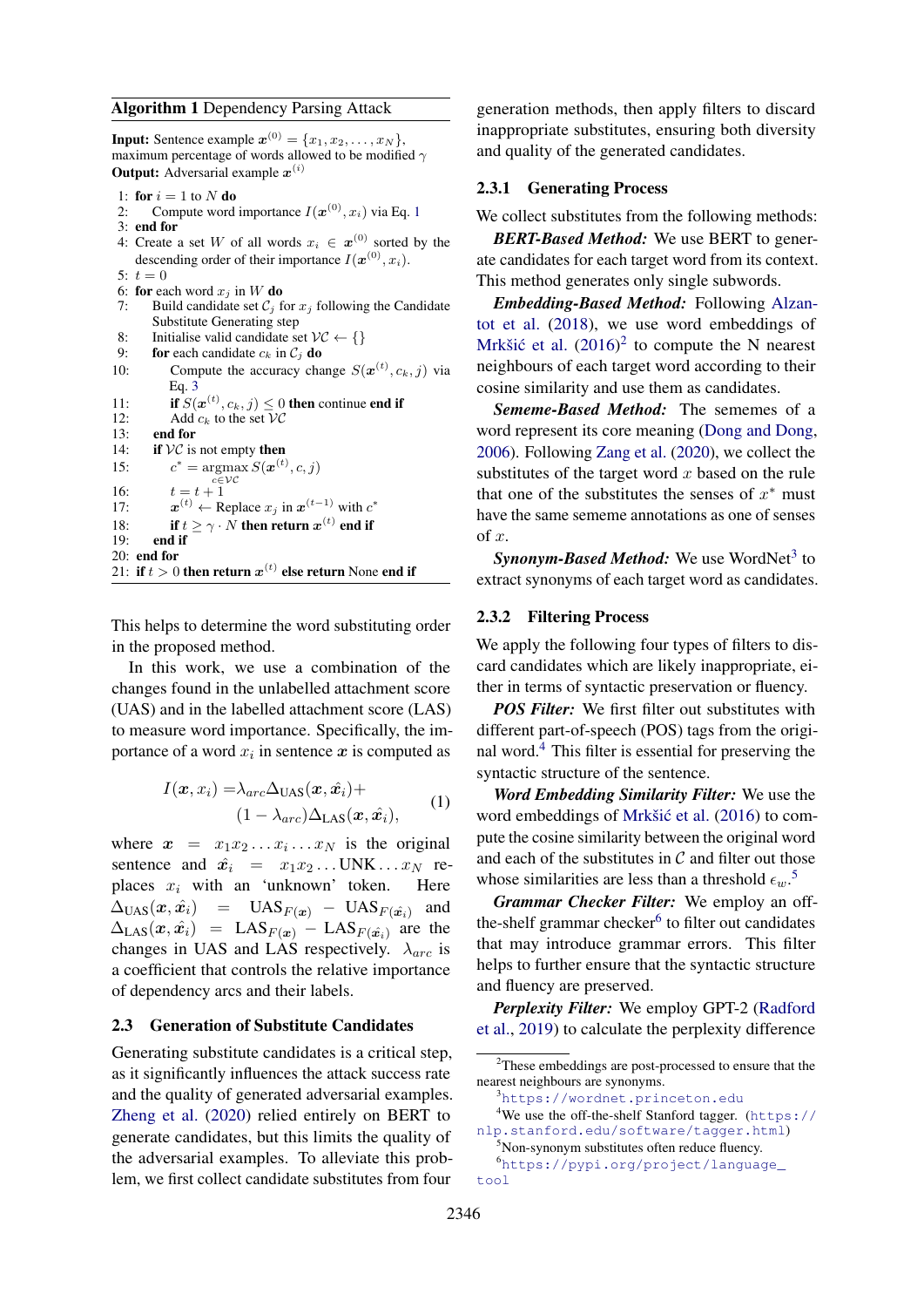between  $x$  and  $x_i^c$  for each candidate  $c$ :

$$
\Delta \text{ppl}(x, c, i) = \text{ppl}(x_i^c) - \text{ppl}(x), \qquad (2)
$$

where  $x_i^c$  is  $x$  with its *i*-th word replaced by *c*, and filter out c whose  $\Delta ppl(x, c, i) > \epsilon_p$ .

### 2.4 Best Substitute Searching

In this step, we greedily search for the best possible combination of substitutions, relying both on the previously created candidate lists and word substitution order. To preserve the syntactic structure of sentences, we forbid replacement of pronouns, articles, conjunctions, numerals, interjections, interrogative determiners and punctuation. Additionally, we set the maximum percentage of words allowed to be modified  $\gamma$  in the experiments to control the modification number.

Specifically, given a sentence  $x$ , we substitute the words following the order computed in the word importance ranking step. For each target word  $x_i$ , we build an adversarial example  $x_i^c$  =  $x_1x_2 \ldots c \ldots x_N$  for each of its substitutes c. Then we compute the accuracy change score from  $x$  to  $x_i^c$  as input to the parser:

<span id="page-3-0"></span>
$$
S(\boldsymbol{x}, c, i) = \lambda_{arc} \Delta_{\text{UAS}}(\boldsymbol{x}, \boldsymbol{x}_i^c) +
$$
  

$$
(1 - \lambda_{arc}) \Delta_{\text{LAS}}(\boldsymbol{x}, \boldsymbol{x}_i^c),
$$
 (3)

where  $\Delta_{\text{UAS}}(x, x_i^c) = \text{UAS}_{F(x)} - \text{UAS}_{F(x_i^c)}$  and  $\Delta_{\text{LAS}}(x, x_i^c)$  = LAS<sub>F(x)</sub> – LAS<sub>F(x<sup>c</sup>)</sub> are the changes in UAS and LAS, respectively. If the percentage of modified words in the sentence exceeds a threshold  $\gamma$ , we stop the process. Otherwise, we search for a substitute for the next target word.

### 3 Experimental Setup

#### <span id="page-3-4"></span>3.1 Target Parsers and Token Embeddings

We choose the following two strong and commonly used English parsers, one graph-based, the other transition-based, as target models, both of which achieve performance close to the state-of-the-art.

Deep Biaffine Parser [\(Dozat and Manning,](#page-8-4) [2017\)](#page-8-4) is a graph-based parser that scores each candidate arc independently and relies on a decoding algorithm to search for the highest-scoring tree.

Stack-Pointer Parser [\(Ma et al.,](#page-9-10) [2018\)](#page-9-10) is a transition-based parser that incrementally builds the dependency tree with pre-defined operations.

We used the following four types of token embeddings to study their influence on each parsers'

robustness. To focus on the influence of the embeddings, we use only the embeddings as input to the parsers:

GloVe [\(Pennington et al.,](#page-9-11) [2014\)](#page-9-11) is a frequently used static *word embedding*.

RoBERTa [\(Liu et al.,](#page-9-12) [2019\)](#page-9-12) is a pre-trained language model based on a masked language modelling object, which learns to predict a randomly masked token based on its context. It produces contextualised *word piece embeddings*.

ELECTRA [\(Clark et al.,](#page-8-5) [2020\)](#page-8-5) is a pre-trained language model based on a replaced token detection object, which learns to predict whether each token in the corrupted input has been replaced. It produces contextualised *word piece embeddings*.

ELMo [\(Peters et al.,](#page-9-13) [2018\)](#page-9-13) is a pre-trained language representation model based on *character embeddings* and bidirectional language modelling.

#### 3.2 Datasets and Experimental Settings

We train the target parsers and evaluate the proposed method on the English Penn Treebank (PTB) dataset,<sup>[7](#page-3-1)</sup> converted into Stanford dependencies using version 3.3.0 of the Stanford dependency converter [\(de Marneffe et al.,](#page-9-14) [2006\)](#page-9-14) (PTB-SD-3.3.0). We follow the standard PTB split, using section 2-21 for training, section 22 as a development set and 23 as a test set.

It is important to note that when converting PTB into Stanford dependencies, [Zheng et al.](#page-10-0) [\(2020\)](#page-10-0) maintained the copula (linking verbs) as a head when its complement was an adjective or noun.<sup>[8](#page-3-2)</sup> However, since the design objective of Stanford dependency is to maximize dependencies between content words [\(de Marneffe et al.,](#page-9-14) [2006\)](#page-9-14), a more typical setting is to regard copulas as auxiliary modifiers. Therefore, we first compare with the previous method by performing this step under their settings and further conduct experiments with the typical PTB-SD-3.3.0 dataset for the convenience of follow-up research.

While training the target parsers, we adopt the hyper-parameters from their respective papers. Note that to compare with the biaffine parser, which uses first-order features, we also adopt the basic setting for the stack-pointer parser.<sup>[9](#page-3-3)</sup> When using

<span id="page-3-1"></span><sup>7</sup>[https://catalog.ldc.upenn.edu/](https://catalog.ldc.upenn.edu/LDC99T42) [LDC99T42](https://catalog.ldc.upenn.edu/LDC99T42)

<span id="page-3-3"></span><span id="page-3-2"></span><sup>&</sup>lt;sup>8</sup>Referred to as PTB-SD-3.3.0-COP in the rest of the paper. <sup>9</sup>According to our preliminary experiments, neither second-order features nor beam search has an obvious influence on the parser robustness under our attack.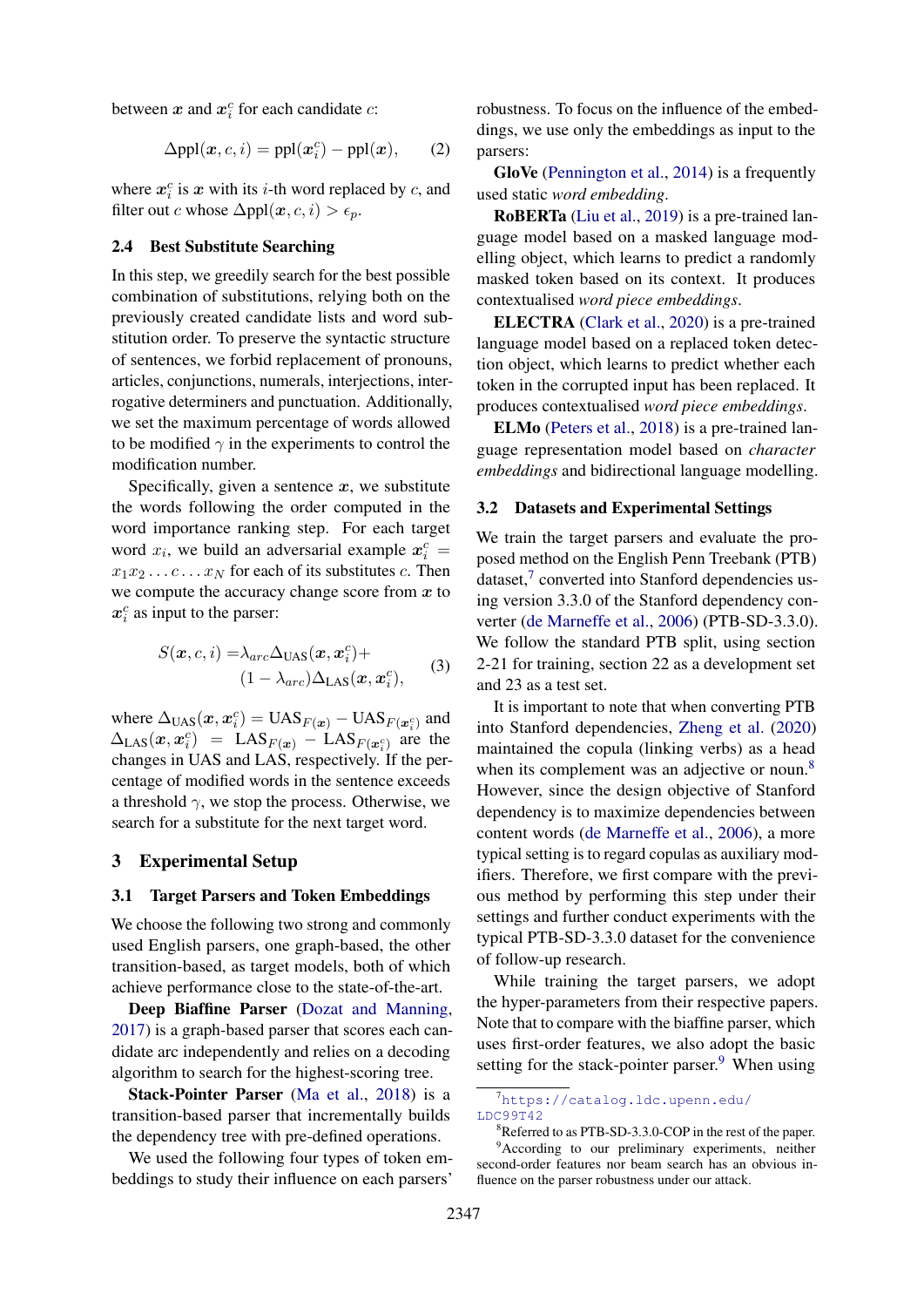RoBERTa, ELECTRA or ELMo embeddings as input, we set the learning rate of these pre-trained models to 2e-5 and that of other parameters to 2e-2.

For the hyper-parameters of each attacking method, we set the word embedding similarity threshold  $\epsilon_w = 0.7$ , the candidate perplexity difference threshold  $\epsilon_p = 20.0$ , the arc importance coefficient  $\lambda_{arc} = 0.5$  and the maximum percentage of words allowed to be modified  $\gamma = 15\%$ .

#### <span id="page-4-0"></span>3.3 Evaluation Metrics

As introduced in Section [2.1,](#page-1-1) two constraints should be satisfied for an adversarial example to be valid: i) the perturbation is imperceptible, ii) the true dependency tree of  $x^*$  should be the same as that of  $x$ . For the first, we use **fluency** to measure the imperceptibility of the perturbations, and assume that in a fluent adversarial example the perturbation is imperceptible. For the second, syntactic structure preservation is used to measure whether an adversarial example's true dependency tree is identical to that of the original text. Both automatic and human evaluations are used for analysis.

In the automatic evaluation, GPT-2 [\(Radford](#page-9-9) [et al.,](#page-9-9) [2019\)](#page-9-9) is used to compute the average perplexity of the adversarially modified PTB test set to measure the overall fluency. In the human evaluation, we ask three annotators to evaluate the quality of adversarial examples in two aspects, namely syntactic structure preservation and fluency.<sup>[10](#page-4-1)</sup> To evaluate the preservation of the syntactic structure, we randomly collect 100 sentences along with their adversarial examples and ask the annotators to decide whether the syntactic structure is preserved in each case. For the fluency evaluation, we randomly collect 100 sentences along with the adversarial examples generated by our method and those produced by the black-box method of [Zheng et al.](#page-10-0)  $(2020).$  $(2020).$ <sup>[11](#page-4-2)</sup> For each sentence, the annotators are asked to distinguish which example is better with regard to fluency. For both evaluations, we adopt the majority vote for the final results.

To evaluate how successful the attack is, we report the parsing results of the target models on the original and the adversarially modified (*afterattack*) PTB test set. The results are reported in terms of unlabelled attachment score (UAS) and

labelled attachment score (LAS). We also report the attack success rate, namely the percentage of successfully attacked sentences. If the prediction accuracy of the modified sentence is lower than the original one, it is regarded as a successful attack.<sup>[12](#page-4-3)</sup>

### 4 Results

#### 4.1 Comparison with Previous Work

We first evaluate our attacking method on PTB-SD-3.3.0-COP and compare it with previous work [\(Zheng et al.,](#page-10-0) [2020\)](#page-10-0). Since we focus on the blackbox attack in this paper, we compare with their sentence-level black-box attack against the deep biaffine parser with only word-based embeddings as input. In both their and our settings, 15% of words are allowed to be modified.

<span id="page-4-4"></span>

| Model        | <b>Automatic</b> | Human            |            |
|--------------|------------------|------------------|------------|
|              | PPL.             | <b>Fluency</b> % | Syntax $%$ |
| Zheng et al. | 267.96           | 20               |            |
| Ours         | 139.99           | 80               | 85         |

Table 2: Automatic and human evaluation results on the PTB-SD-3.3.0-COP test set. PPL denotes the average perplexity. Syntax% denotes the preserved syntacticstructure rate and Fluency% the higher fluency rate.

Table [2](#page-4-4) shows that adversarial examples generated by our method substantially outperform the previous method with regard to fluency and syntactic structure preservation. In the automatic evaluation, the average perplexity of examples generated by our method is 139.99, as compared to 267.96 of those generated by the previous work. For comparison, the average perplexity of the original PTB test set is 127.67, which is very close to ours.

In the human evaluation, results show that for 80% of the sentences, our adversarial examples have better fluency, which further confirms the effectiveness of our method. In addition, 85% of the examples we generated preserve the original syntactic structure, as compared to 75% reported by [Zheng et al.](#page-10-0) [\(2020\)](#page-10-0), showing that our method also improves the syntactic-structure preservation rate.

Table [3](#page-5-0) shows the attack results of the two methods.[13](#page-4-5) It is clear that with higher quality, the adversarial examples generated by our method cause

<span id="page-4-1"></span><sup>&</sup>lt;sup>10</sup>The three human annotators are postgraduate students with a few years of research experience in syntactic parsing.

<span id="page-4-2"></span> $11$ We thank [Zheng et al.](#page-10-0) [\(2020\)](#page-10-0) for kindly providing us with the adversarial examples they generated.

<span id="page-4-3"></span> $12$ Note that [Zheng et al.](#page-10-0) [\(2020\)](#page-10-0) only considered unlabelled scores, so when comparing with these, we use the difference in UAS as the measurement of successful attacks. Conversely, in experiments on PTB-SD-3.3.0, we use the difference in LAS.

<span id="page-4-5"></span><sup>&</sup>lt;sup>13</sup>We only compare UAS here since they did not report LAS in their paper.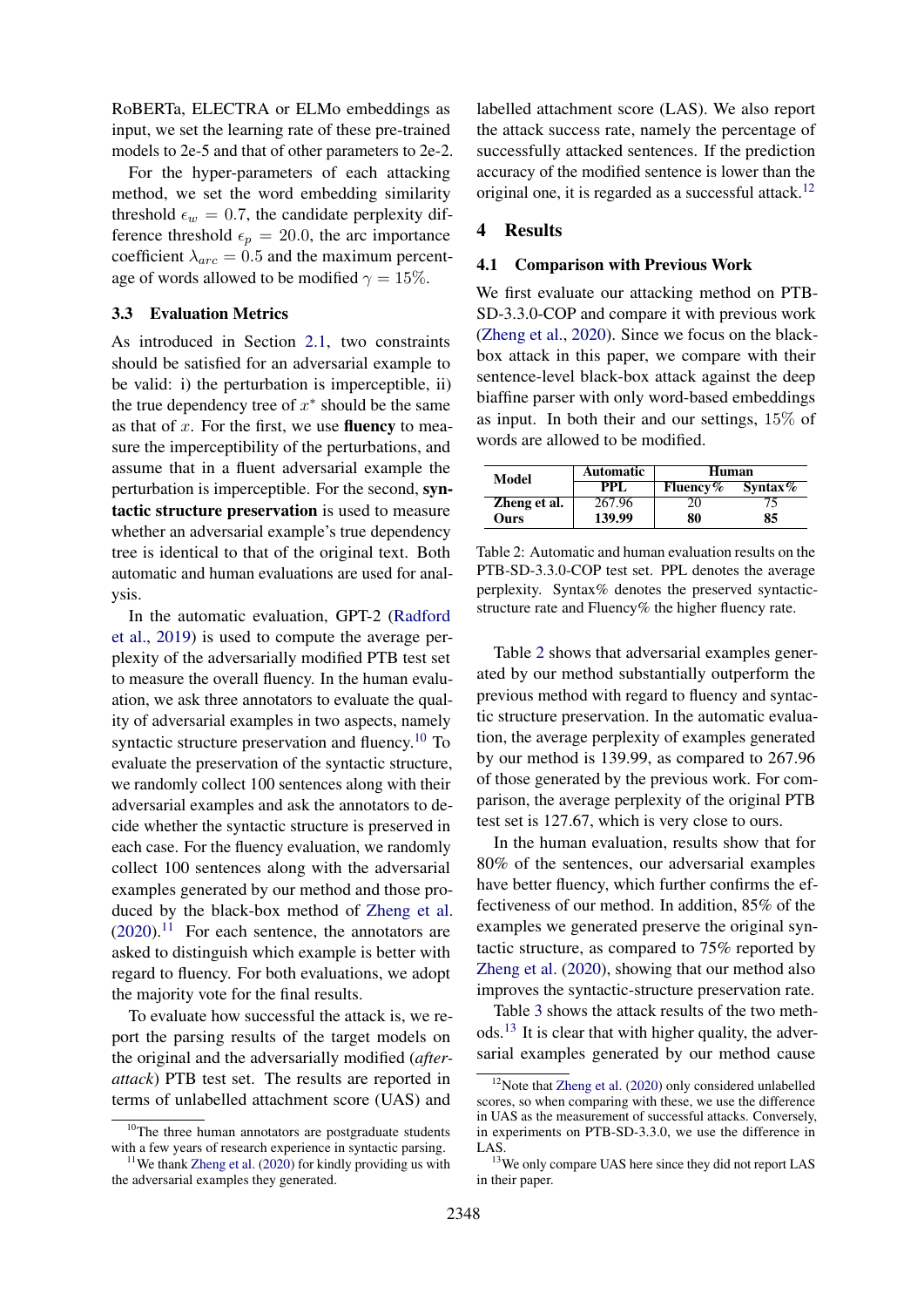<span id="page-5-0"></span>

| Model        | Orig-UAS | <b>After-UAS</b> | Succ% |
|--------------|----------|------------------|-------|
| Zheng et al. | 95.52    | 88.69            | 51    |
| Ours         | 95.45    | 88.95            | 44    |

Table 3: Results on the PTB-SD-3.3.0-COP test set. Orig-/After-UAS denotes the original and after-attack UAS respectively. Succ% denotes the success rate.

fewer incorrect predictions. This suggests that some of the previous attacks that were counted as successful may have used invalid adversarial examples which are either ungrammatical or which have actually changed the original syntactic structure.

<span id="page-5-1"></span>

| <b>Generator</b> | <b>BERT</b> | Emb.  | Sem. | Svn.  |
|------------------|-------------|-------|------|-------|
| before           | 28.64       | 20.54 | 8.57 | 1.74  |
| after            | 0.54        | 2.06  | 0.46 | 0.17  |
| left $\%$        | 1.89        | 10.04 | 5.32 | 10.03 |

Table 4: The average number of candidates before and after filtering generated by BERT-based (BERT), embedding-based (Emb.), sememe-based (Sem.) and synonym-based (Syn.) methods respectively. And the percentages of the left candidates.

To further demonstrate the limitation of the BERT-based method which the previous work used as the only candidate generator, we count the average number of candidates from our use of different generators before and after filtering. Results in Table [4](#page-5-1) show that although the BERT-based method generates the most candidates before filtering, only 1.89% of them are left after the filters are applied. Whereas the left candidate percentage varies from 5% to 10% for the other three generators. The results further verify that the quality of candidates generated by the BERT-based method is worse than that from the embedding-based, sememe-based and synonym-based methods.

<span id="page-5-2"></span>

| Model           | <b>After-UAS</b> | Succ% | PPL.   |
|-----------------|------------------|-------|--------|
| pos             | 72.21            | 89    | 326.06 |
| pos+emb         | 79.87            | 75    | 286.92 |
| pos+emb+gra     | 81.52            | 71    | 254.95 |
| pos+emb+gra+ppl | 88.95            | 44    | 139.99 |

Table 5: Ablation study of filters. pos, emb, gra and ppl stand for POS (part of speech), word embedding similarity, grammar checker and perplexity filters respectively.

To evaluate the ability of the filters, we conduct an ablation study with different combinations of these filters. Results in Table [5](#page-5-2) show that the perplexity as well as the attack success rate decreases when more filters are applied. As expected, the greatest perplexity drop is brought by the perplexity filter.

### 4.2 Robustness Evaluation of Different Models

<span id="page-5-3"></span>

| Input                |       | Original |            | <b>After-Attack</b> |       |  |  |  |  |
|----------------------|-------|----------|------------|---------------------|-------|--|--|--|--|
|                      | UAS   | LAS      | <b>UAS</b> | LAS                 | Succ% |  |  |  |  |
| <b>Biaffine</b>      |       |          |            |                     |       |  |  |  |  |
| G.                   | 95.36 | 93.49    | 88.69      | 85.09               | 55.3  |  |  |  |  |
| M.                   | 96.29 | 94.51    | 90.70      | 87.67               | 47.5  |  |  |  |  |
| Е.                   | 97.12 | 95.38    | 91.05      | 87.79               | 50.6  |  |  |  |  |
| R.                   | 97.09 | 95.41    | 92.14      | 89.42               | 46.1  |  |  |  |  |
| <b>Stack-Pointer</b> |       |          |            |                     |       |  |  |  |  |
| G.                   | 94.93 | 93.05    | 88.26      | 84.64               | 52.6  |  |  |  |  |
| M.                   | 95.69 | 93.77    | 89.57      | 86.49               | 46.8  |  |  |  |  |
| Е.                   | 96.94 | 95.19    | 90.69      | 87.47               | 50.3  |  |  |  |  |
| R.                   | 96.93 | 95.20    | 91.58      | 88.84               | 45.1  |  |  |  |  |

Table 6: Robustness evaluation results. Succ% denotes the success rate (computed based on LAS). G., M., E. and R. stand for GloVe, ELMo, ELECTRA and RoBERTa respectively.

We evaluate the robustness of the different parsing models introduced in Section [3.1](#page-3-4) on PTB-SD-3.3.0 and report the results in Table [6.](#page-5-3) First of all, when applied to unperturbed sentences, the graph-based deep biaffine parser performs consistently better than the transition-based stack-pointer parser (using the same embeddings). Among the four kinds of embeddings, the word piece-level embeddings (i.e., ELECTRA and RoBERTa) achieve the highest results, while GloVe yields the lowest results.

As for the adversarially modified sentences, we find that the drop in performance is close between the two families of parsers (using the same embeddings), while the attack success rate against the Stack-Pointer parser is slightly higher. In terms of the embeddings, RoBERTa turns out to be the most robust one, which has the lowest attack success rate and achieves the highest performance on the generated adversarial examples. ELMo is also a comparatively robust embedding. We are surprised to find that although ELECTRA achieves similar performance to RoBERTa on clean input data, it performs poorly on the adversarial examples. We hypothesise that this is due to ELECTRA's training objective, i.e. learning to predict whether a token in a corrupted sentence is genuine or not. With this objective, some of our substitutes can be predicted as incorrect tokens, yielding token representations in the space not encountered by the parser in training, and hence damaging its performance. Lastly, GloVe is the most vulnerable embedding. <sup>[14](#page-5-4)</sup>

<span id="page-5-4"></span> $14$ To evaluate the stability of the attack, for each parsing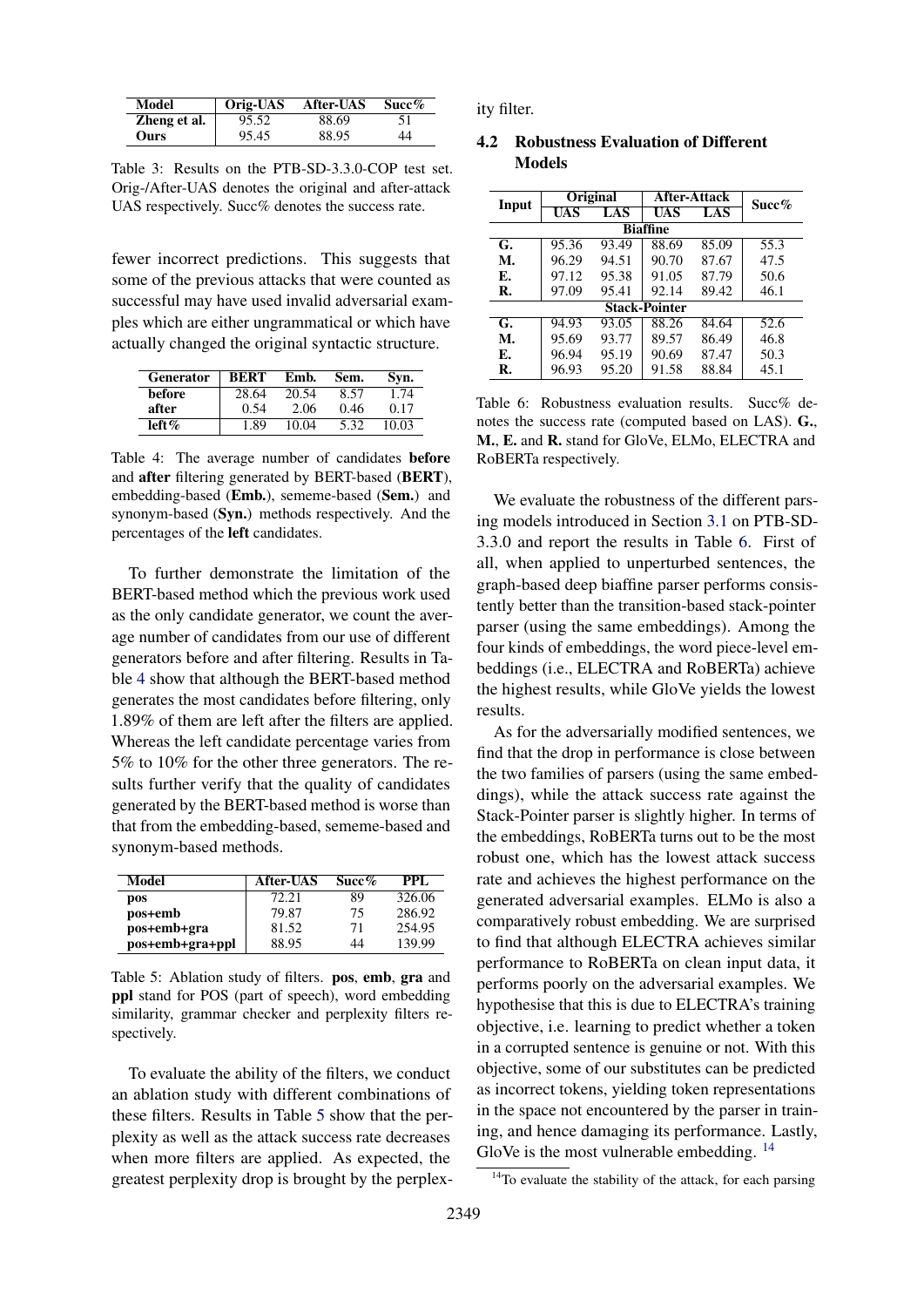<span id="page-6-0"></span>

| Vocab.           |            |       | <b>Original</b> |            | <b>After-Attack</b> |       |                   | Succ%            |      |
|------------------|------------|-------|-----------------|------------|---------------------|-------|-------------------|------------------|------|
|                  | <b>UAS</b> | LAS   | <b>OOV</b>      | <b>OOT</b> | UAS                 | LAS   | $\overline{O}$ OV | $\overline{OOT}$ |      |
| 50 <sub>k</sub>  | 95.36      | 93.49 | ∸               | 24         | 87.58               | 83.73 | 972               | '285             | 59.5 |
| 400 <sub>k</sub> | 95.36      | 93.49 |                 | 15         | 88.69               | 85.09 |                   | 906              | 55.3 |
| 400k(T.)         | 95.36      | 93.49 |                 |            | 90.06               | 87.26 |                   |                  | 45.5 |

Table 7: OOV and OOT test results. **Vocab.** stands for vocabulary size, **T**, means filtering out all the candidates that have not appeared in the training set.

# 4.3 Out-of-Vocabulary and Out-of-Training **Words**

In this section, we investigate the roles out-ofvocabulary (OOV, words not in the embedding's vocabulary) and out-of-training (OOT, words not in the training set of the parser) words play in dependency parsing attacks. We perform attacks on the Biaffine GloVe models trained with (i) 50k vocabulary  $(50k)$ , (ii) 400k vocabulary  $(400k)$  and (iii) the same 400k vocabulary but where all candidates not in the training set are filtered out (400k (T.)).

The results are shown in Table [7,](#page-6-0) where we report the attack results along with the number of OOV and OOT words in the adversarially modified words before and after the attack. Firstly, by comparing the OOV and OOT numbers before and after the attack in the 50k model, we find that words chosen to be replaced are often non-OOV and non-OOT, while their substitutes are often OOV and OOT. Secondly, the comparison between the 50k and 400k results shows that when the number of OOV words decreases, the robustness of the model increases. Therefore, it is reasonable to assume that OOV words in adversarial examples cause incorrect predictions. Thirdly, according to the 400k and 400k (T.) results, when the number of OOT words in adversarial examples are reduced to 0 by filtering out all the OOT candidates, the attack success rate drops substantially. Therefore, we have reason to believe that unfamiliar OOT words are another factor degrading a parser's performance.

The OOV problem mostly appears in models using word-level embeddings such as GloVe and can be alleviated by simply increasing the vocabulary size. While for the OOT problem, one potential solution is using adversarial training, where a new parser is trained with a mixture of clean training data and adversarial examples.

#### 4.4 Adversarial Training

Previous work [\(Zheng et al.,](#page-10-0) [2020;](#page-10-0) [Han et al.,](#page-9-4) [2020\)](#page-9-4) used a limited number (from 2,000 sentences to half of the training data) of adversarial examples in adversarial training as [\(Zheng et al.,](#page-10-0) [2020\)](#page-10-0) argued that overuse of them may lead to a performance drop on the clean data. In this section, we investigate the adversarial training strategies on all the parsing models introduced in Section [3.1.](#page-3-4) Specifically, we generate adversarial examples for the whole PTB training set and retrain parsers on different amount of adversarial examples along with the original training set. Figure [1](#page-6-1) shows that as the number of adversarial examples used in adversarial training increases, the robustness of the models increases accordingly. For most of the models, the increase of robustness stops between 50% and 70% of adversarial examples used.

<span id="page-6-1"></span>

Figure 1: After-attack results with different amounts of adversarial examples used for adversarial training (best viewed in colour).

Table [8](#page-7-0) shows the results of Biaffine parsers retrained with 100% of the adversarial examples generated for the original training set. We find that in most cases, the parsing results on the clean data are not obviously influenced although all of the adversarial examples are used. In addition, the robustness of all of the retrained models is substantially improved.

model in Table [6](#page-5-3) we attack another two trained with different random seeds. The experiment shows all the results are stable across seeds.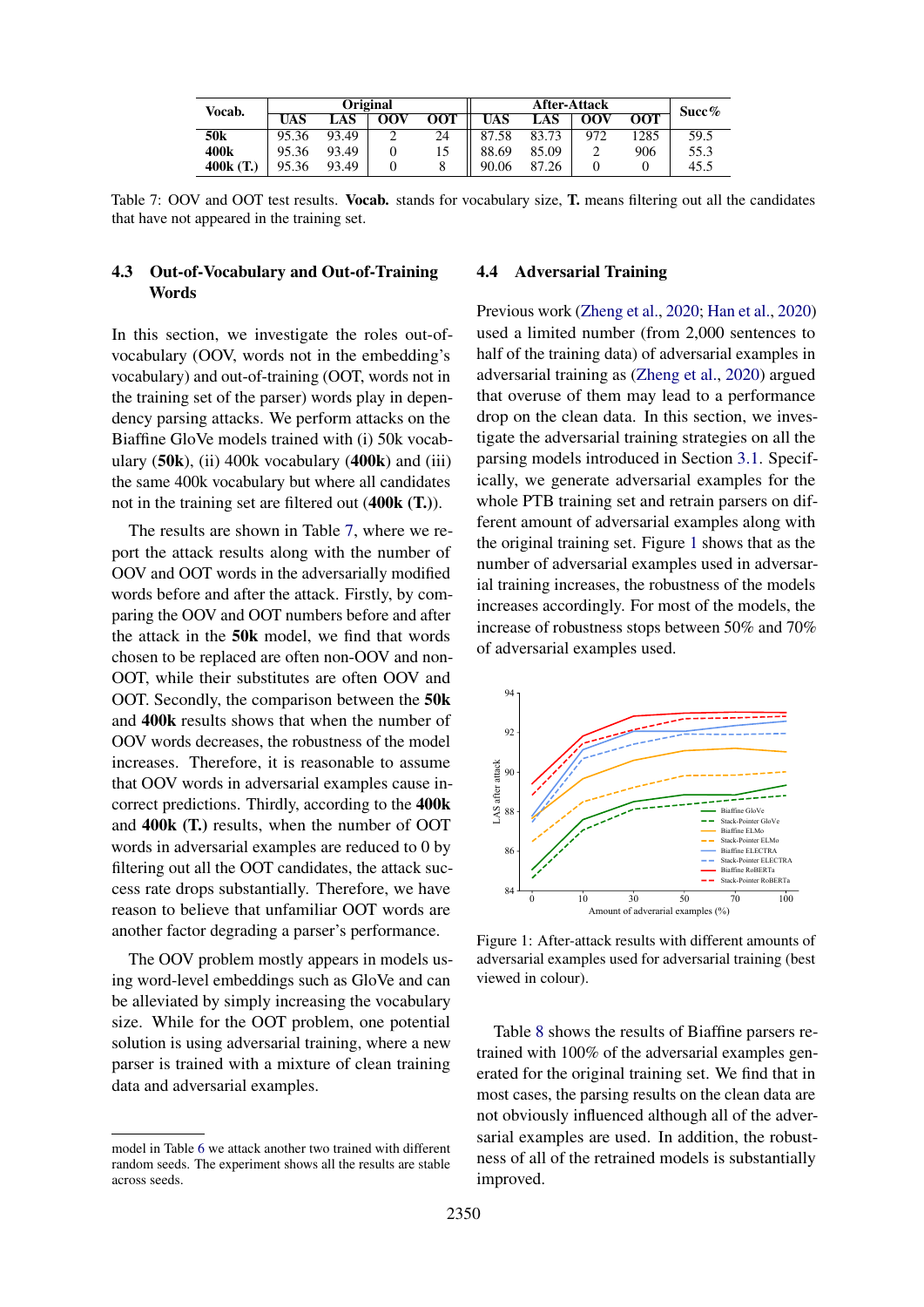<span id="page-7-0"></span>

|                 |       | Original | After-Attack         | Succ% |      |  |  |  |  |
|-----------------|-------|----------|----------------------|-------|------|--|--|--|--|
| Input           | UAS   | LAS      | UAS                  | LAS   |      |  |  |  |  |
| <b>Biaffine</b> |       |          |                      |       |      |  |  |  |  |
| G.              | 95.36 | 93.49    | 88.69                | 85.09 | 55.3 |  |  |  |  |
| $\mathbf{G}^*$  | 95.32 | 93.45    | 91.90                | 89.34 | 38.5 |  |  |  |  |
| M.              | 96.29 | 94.51    | 90.70                | 87.67 | 47.5 |  |  |  |  |
| $M.*$           | 96.17 | 94.37    | 93.49                | 91.03 | 33.2 |  |  |  |  |
| Е.              | 97.12 | 95.38    | 91.05                | 87.79 | 50.6 |  |  |  |  |
| E.*             | 96.96 | 95.23    | 95.03                | 92.58 | 33.4 |  |  |  |  |
| R.              | 97.09 | 95.41    | 92.14                | 89.42 | 46.1 |  |  |  |  |
| $R.*$           | 97.03 | 95.30    | 95.30                | 93.02 | 29.5 |  |  |  |  |
|                 |       |          | <b>Stack-Pointer</b> |       |      |  |  |  |  |
| G.              | 94.93 | 93.05    | 88.26                | 84.64 | 52.6 |  |  |  |  |
| $\mathbf{G}^*$  | 94.92 | 93.04    | 91.58                | 88.82 | 36.2 |  |  |  |  |
| М.              | 95.69 | 93.77    | 89.57                | 86.49 | 46.8 |  |  |  |  |
| $M.*$           | 95.75 | 93.81    | 92.64                | 90.02 | 34.1 |  |  |  |  |
| Е.              | 96.94 | 95.19    | 90.69                | 87.47 | 50.3 |  |  |  |  |
| E.*             | 96.83 | 95.04    | 94.53                | 91.96 | 34.2 |  |  |  |  |
| R.              | 96.93 | 95.20    | 91.58                | 88.84 | 45.1 |  |  |  |  |
| $R.*$           | 96.80 | 95.01    | 95.10                | 92.83 | 29.1 |  |  |  |  |

Table 8: Adversarial training results. \* denotes models with adversarial training.

### <span id="page-7-3"></span>4.5 Transferability

We refer to adversarial examples as transferable if, generated against one model, they succeed in fooling another one. Previously, [Jin et al.](#page-9-3) [\(2020\)](#page-9-3) found that in text classification and entailment tasks, adversarial examples are moderately transferable between models with different embeddings. In this section, we examine the following three kinds of transferabilities of adversarial examples in dependency parsing attacks: (i) Cross Seed: adversarial examples generated against one model are tested on another model trained with a different random seed; (ii) Cross Parser: adversarial examples generated against one model are tested on another from a different family of parsers; and (iii) Cross Embedding: adversarial examples generated against one model are tested on another trained with a different type of embedding.

<span id="page-7-1"></span>

| <b>Src</b> | <b>Cross</b> | <b>Cross</b>  | <b>Cross Embedding</b> |      |      |      |
|------------|--------------|---------------|------------------------|------|------|------|
|            | <b>Seed</b>  | <b>Parser</b> | G.                     | M.   | E.   | R.   |
| G.         | 45.0         | 40.3          | 55.3                   | 27.7 | 27.2 | 25.2 |
| М.         | 36.3         | 35.6          | 28.0                   | 47.5 | 29.6 | 27.2 |
| E.         | 34.8         | 40.2          | 27.1                   | 28.8 | 50.6 | 29.2 |
| R.         | 39.8         | 35.0          | 25.5                   | 27.9 | 29.8 | 46.1 |

Table 9: Attack success rates  $(\%)$  in the transferability test with Biaffine parser as the source parser. Src represents the source model.

Results in Table [9](#page-7-1) and [10](#page-7-2) show that the attack success rate always drops when adversarial examples are tested on other models, indicating that the adversarial examples strongly depend on the parser model, the token embeddings and even the spe-

<span id="page-7-2"></span>

| Src. | <b>Cross</b> | <b>Cross</b>  | <b>Cross Embedding</b> |      |      |      |
|------|--------------|---------------|------------------------|------|------|------|
|      | <b>Seed</b>  | <b>Parser</b> | G.                     | M.   | E.   | R.   |
| G.   | 41.1         | 40.8          | 52.6                   | 25.8 | 25.7 | 23.7 |
| M.   | 36.0         | 34.8          | 26.5                   | 46.8 | 27.0 | 26.6 |
| Е.   | 35.3         | 33.7          | 24.4                   | 28.5 | 50.3 | 29.9 |
| R.   | 41.1         | 38.8          | 24.2                   | 26.0 | 29.7 | 45.1 |

Table 10: Attack success rates  $(\%)$  in the transferability test with Stack-Pointer parser as the source parser. Src. represents the source model.

cific instantiation of the model (i.e., the random seed). Among the three kinds of transferabilities, the cross seed transfer is the strongest while the cross embedding transfer is the weakest.

### 4.6 Cross-Seed and Cross-Embedding Ensemble

<span id="page-7-4"></span>

Figure 2: Attack success rates of the examples with and without cross-seed ensemble.

Based on the observations from Section [4.5,](#page-7-3) we propose to improve the robustness of parsing models using a cross-seed ensemble and crossembedding ensemble. To ensemble multiple parsers, we simply compute the average of the probability distributions across them and use that result as the new distribution in the ensembled model.

Figure [2](#page-7-4) shows the effect of the cross-seed ensemble, where almost all the attack success rates are dropped with such an ensemble. In addition, it is most effective with ELMo while least effective with ELECTRA and RoBERTa.

Table [11](#page-8-6) shows the effect of using the crossembedding ensemble, where robustness increases when more models with different token embeddings are ensembled. Moreover, contrary to adversarial training, the ensemble method is not tuned to specific types of attacks and appears robust to 'unseen' attacks, showing that it is more likely to defend against new attacks.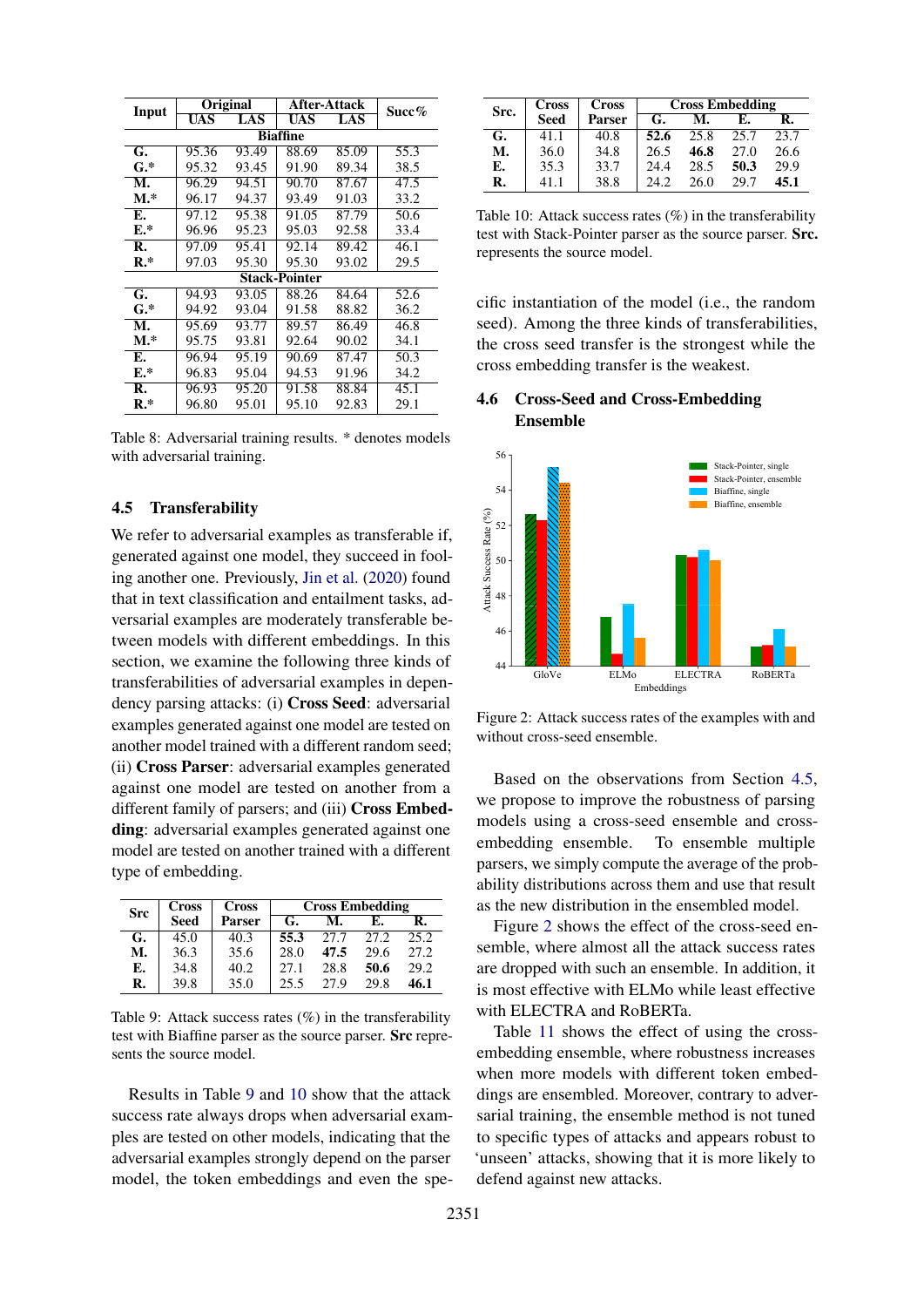<span id="page-8-6"></span>

| Input           | <b>Original</b> |                      | After-Attack | $Succ\%$ |      |  |  |  |  |
|-----------------|-----------------|----------------------|--------------|----------|------|--|--|--|--|
|                 | UAS             | LAS                  | UAS          | LAS      |      |  |  |  |  |
| <b>Biaffine</b> |                 |                      |              |          |      |  |  |  |  |
| R.              | 97.09           | 95.41                | 92.14        | 89.42    | 46.1 |  |  |  |  |
| R.G.            | 97.16           | 95.55                | 92.39        | 89.77    | 43.8 |  |  |  |  |
| R.G.M.          | 97.20           | 95.58                | 92.53        | 89.97    | 42.5 |  |  |  |  |
| R.G.M.E.        | 97.25           | 95.63                | 92.73        | 90.12    | 41.5 |  |  |  |  |
|                 |                 | <b>Stack-Pointer</b> |              |          |      |  |  |  |  |
| R.              | 96.93           | 95.20                | 91.58        | 88.84    | 45.1 |  |  |  |  |
| R.G.            | 97.01           | 95.32                | 92.15        | 89.49    | 43.4 |  |  |  |  |
| R.G.M.          | 96.98           | 95.26                | 92.28        | 89.62    | 42.3 |  |  |  |  |
| R.G.M.E.        | 97.14           | 95.45                | 92.27        | 89.64    | 41.5 |  |  |  |  |

Table 11: Cross-embedding ensemble results

#### 5 Related Work

Existing textual adversarial attacks have mostly focused on semantic tasks such as sentiment analysis [\(Zhang et al.,](#page-9-2) [2019\)](#page-9-2) and textual entailment [\(Jin](#page-9-3) [et al.,](#page-9-3) [2020\)](#page-9-3). Although most of this work has applied various techniques to maintain the fluency of adversarial examples, a recent study by [Morris](#page-9-1) [et al.](#page-9-1) [\(2020\)](#page-9-1) reported that quite a number of these techniques introduce grammatical errors.

In syntactic tasks, [Zheng et al.](#page-10-0) [\(2020\)](#page-10-0) recently proposed the first dependency parser attacking method which depends entirely on BERT to generate candidates. However, we show that the quality of adversarial examples generated by their method is relatively low due to the limitation of the BERTbased generator, and we propose to generate better examples by using more generators and stricter filters.

[Han et al.](#page-9-4) [\(2020\)](#page-9-4) proposed an approach to attack structured prediction models with a seq2seq model [\(Wang et al.,](#page-9-15) [2016\)](#page-9-15) and evaluated this model on dependency parsing. They used two reference parsers in addition to the victim parser to supervise the training of the adversarial example generator, and found that the three parsers produce better results when they have different inductive biases embedded to make the attack successful. This finding is quite close in spirit to our conclusion in Section [4.5.](#page-7-3) [Hu et al.](#page-9-16) [\(2020\)](#page-9-16) also put forth efforts to modify the text in syntactic tasks while preserving the original syntactic structure. However, their goal is to preserve privacy via the modification of words that could disclose sensitive information.

#### 6 Conclusion

In this paper, we propose a method for generating high-quality adversarial examples for dependency parsing and show its effectiveness based on automatic and human evaluation. We investigate

the robustness of different types of neural dependency parsers. We show that OOV and OOT words are two critical characteristics that cause a performance drop and propose to solve the OOT problem with adversarial training. We further examine three kinds of transferabilities of adversarial examples and propose to improve the robustness of parsing models by ensembling across random seeds and token embeddings.

### Acknowledgments

This work was supported by the National Key R&D Program of China via grant 2020AAA0106501 and the National Natural Science Foundation of China (NSFC) via grant 61976072 and 61772153.

### References

- <span id="page-8-2"></span>Moustafa Alzantot, Yash Sharma, Ahmed Elgohary, Bo-Jhang Ho, Mani Srivastava, and Kai-Wei Chang. 2018. [Generating natural language adversarial ex](https://doi.org/10.18653/v1/D18-1316)[amples.](https://doi.org/10.18653/v1/D18-1316) In *Proceedings of the 2018 Conference on Empirical Methods in Natural Language Processing*, pages 2890–2896, Brussels, Belgium. Association for Computational Linguistics.
- <span id="page-8-5"></span>Kevin Clark, Minh-Thang Luong, Quoc V. Le, and Christopher D. Manning. 2020. [ELECTRA: pre](https://openreview.net/forum?id=r1xMH1BtvB)[training text encoders as discriminators rather than](https://openreview.net/forum?id=r1xMH1BtvB) [generators.](https://openreview.net/forum?id=r1xMH1BtvB) In *8th International Conference on Learning Representations, ICLR 2020, Addis Ababa, Ethiopia, April 26-30, 2020*. OpenReview.net.
- <span id="page-8-0"></span>Jacob Devlin, Ming-Wei Chang, Kenton Lee, and Kristina Toutanova. 2019. [BERT: Pre-training of](https://doi.org/10.18653/v1/N19-1423) [deep bidirectional transformers for language under](https://doi.org/10.18653/v1/N19-1423)[standing.](https://doi.org/10.18653/v1/N19-1423) In *Proceedings of the 2019 Conference of the North American Chapter of the Association for Computational Linguistics: Human Language Technologies, Volume 1 (Long and Short Papers)*, pages 4171–4186, Minneapolis, Minnesota. Association for Computational Linguistics.
- <span id="page-8-3"></span>Zhendong Dong and Qiang Dong. 2006. *Hownet And the Computation of Meaning*. World Scientific Publishing Co., Inc., USA.
- <span id="page-8-4"></span>Timothy Dozat and Christopher D. Manning. 2017. [Deep biaffine attention for neural dependency pars](https://openreview.net/forum?id=Hk95PK9le)[ing.](https://openreview.net/forum?id=Hk95PK9le) In *5th International Conference on Learning Representations, ICLR 2017, Toulon, France, April 24-26, 2017, Conference Track Proceedings*. Open-Review.net.
- <span id="page-8-1"></span>Ian J. Goodfellow, Jonathon Shlens, and Christian Szegedy. 2015. [Explaining and harnessing adversar](http://arxiv.org/abs/1412.6572)[ial examples.](http://arxiv.org/abs/1412.6572) In *3rd International Conference on Learning Representations, ICLR 2015, San Diego, CA, USA, May 7-9, 2015, Conference Track Proceedings*.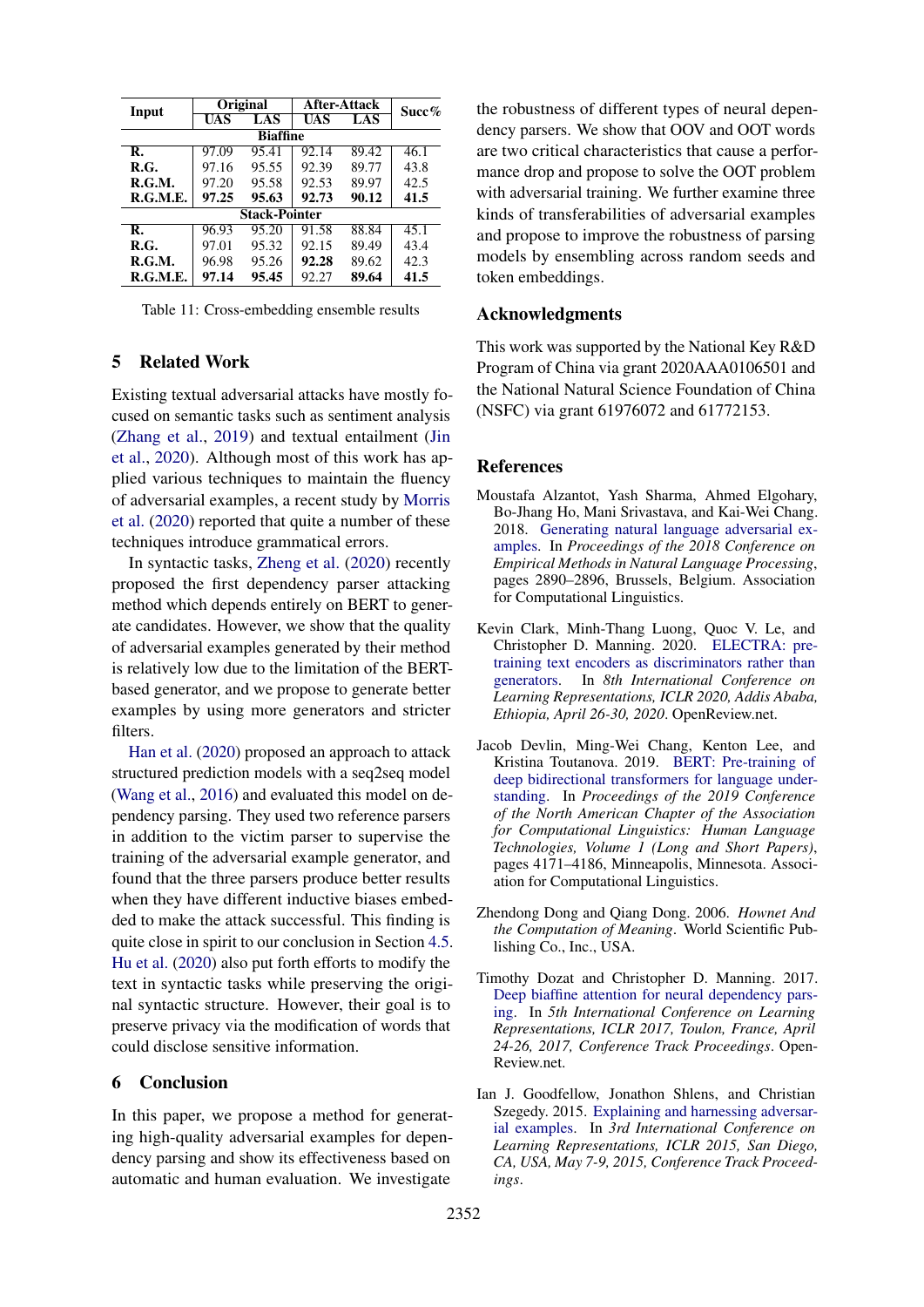- <span id="page-9-4"></span>Wenjuan Han, Liwen Zhang, Yong Jiang, and Kewei Tu. 2020. [Adversarial attack and defense of struc](https://doi.org/10.18653/v1/2020.emnlp-main.182)[tured prediction models.](https://doi.org/10.18653/v1/2020.emnlp-main.182) In *Proceedings of the 2020 Conference on Empirical Methods in Natural Language Processing (EMNLP)*, pages 2327–2338, Online. Association for Computational Linguistics.
- <span id="page-9-16"></span>Zhifeng Hu, Serhii Havrylov, Ivan Titov, and Shay B. Cohen. 2020. [Obfuscation for privacy-preserving](https://doi.org/10.18653/v1/2020.iwpt-1.7) [syntactic parsing.](https://doi.org/10.18653/v1/2020.iwpt-1.7) In *Proceedings of the 16th International Conference on Parsing Technologies and the IWPT 2020 Shared Task on Parsing into Enhanced Universal Dependencies*, pages 62–72, Online. Association for Computational Linguistics.
- <span id="page-9-3"></span>Di Jin, Zhijing Jin, Joey Tianyi Zhou, and Peter Szolovits. 2020. [Is BERT really robust? A strong](https://aaai.org/ojs/index.php/AAAI/article/view/6311) [baseline for natural language attack on text clas](https://aaai.org/ojs/index.php/AAAI/article/view/6311)[sification and entailment.](https://aaai.org/ojs/index.php/AAAI/article/view/6311) In *The Thirty-Fourth AAAI Conference on Artificial Intelligence, AAAI 2020, The Thirty-Second Innovative Applications of Artificial Intelligence Conference, IAAI 2020, The Tenth AAAI Symposium on Educational Advances in Artificial Intelligence, EAAI 2020, New York, NY, USA, February 7-12, 2020*, pages 8018–8025. AAAI Press.
- <span id="page-9-5"></span>Jiwei Li, Xinlei Chen, Eduard Hovy, and Dan Jurafsky. 2016. [Visualizing and understanding neural models](https://doi.org/10.18653/v1/N16-1082) [in NLP.](https://doi.org/10.18653/v1/N16-1082) In *Proceedings of the 2016 Conference of the North American Chapter of the Association for Computational Linguistics: Human Language Technologies*, pages 681–691, San Diego, California. Association for Computational Linguistics.
- <span id="page-9-12"></span>Yinhan Liu, Myle Ott, Naman Goyal, Jingfei Du, Mandar Joshi, Danqi Chen, Omer Levy, Mike Lewis, Luke Zettlemoyer, and Veselin Stoyanov. 2019. [Roberta: A robustly optimized BERT pretraining ap](http://arxiv.org/abs/1907.11692)[proach.](http://arxiv.org/abs/1907.11692) *CoRR*, abs/1907.11692.
- <span id="page-9-10"></span>Xuezhe Ma, Zecong Hu, Jingzhou Liu, Nanyun Peng, Graham Neubig, and Eduard Hovy. 2018. [Stack](https://doi.org/10.18653/v1/P18-1130)[pointer networks for dependency parsing.](https://doi.org/10.18653/v1/P18-1130) In *Proceedings of the 56th Annual Meeting of the Association for Computational Linguistics (Volume 1: Long Papers)*, pages 1403–1414, Melbourne, Australia. Association for Computational Linguistics.
- <span id="page-9-14"></span>Marie-Catherine de Marneffe, Bill MacCartney, and Christopher D. Manning. 2006. [Generating typed](http://www.lrec-conf.org/proceedings/lrec2006/pdf/440_pdf.pdf) [dependency parses from phrase structure parses.](http://www.lrec-conf.org/proceedings/lrec2006/pdf/440_pdf.pdf) In *Proceedings of the Fifth International Conference on Language Resources and Evaluation (LREC'06)*, Genoa, Italy. European Language Resources Association (ELRA).
- <span id="page-9-1"></span>John Morris, Eli Lifland, Jack Lanchantin, Yangfeng Ji, and Yanjun Qi. 2020. [Reevaluating adversarial](https://doi.org/10.18653/v1/2020.findings-emnlp.341) [examples in natural language.](https://doi.org/10.18653/v1/2020.findings-emnlp.341) In *Findings of the Association for Computational Linguistics: EMNLP 2020*, pages 3829–3839, Online. Association for Computational Linguistics.
- <span id="page-9-7"></span>Nikola Mrkšić, Diarmuid Ó Séaghdha, Blaise Thomson, Milica Gašić, Lina M. Rojas-Barahona, Pei-Hao Su, David Vandyke, Tsung-Hsien Wen, and Steve Young. 2016. [Counter-fitting word vectors to](https://doi.org/10.18653/v1/N16-1018) [linguistic constraints.](https://doi.org/10.18653/v1/N16-1018) In *Proceedings of the 2016 Conference of the North American Chapter of the Association for Computational Linguistics: Human Language Technologies*, pages 142–148, San Diego, California. Association for Computational Linguistics.
- <span id="page-9-11"></span>Jeffrey Pennington, Richard Socher, and Christopher Manning. 2014. [GloVe: Global vectors for word](https://doi.org/10.3115/v1/D14-1162) [representation.](https://doi.org/10.3115/v1/D14-1162) In *Proceedings of the 2014 Conference on Empirical Methods in Natural Language Processing (EMNLP)*, pages 1532–1543, Doha, Qatar. Association for Computational Linguistics.
- <span id="page-9-13"></span>Matthew Peters, Mark Neumann, Mohit Iyyer, Matt Gardner, Christopher Clark, Kenton Lee, and Luke Zettlemoyer. 2018. [Deep contextualized word rep](https://doi.org/10.18653/v1/N18-1202)[resentations.](https://doi.org/10.18653/v1/N18-1202) In *Proceedings of the 2018 Conference of the North American Chapter of the Association for Computational Linguistics: Human Language Technologies, Volume 1 (Long Papers)*, pages 2227–2237, New Orleans, Louisiana. Association for Computational Linguistics.
- <span id="page-9-9"></span>Alec Radford, Jeff Wu, Rewon Child, David Luan, Dario Amodei, and Ilya Sutskever. 2019. Language models are unsupervised multitask learners.
- <span id="page-9-6"></span>Shuhuai Ren, Yihe Deng, Kun He, and Wanxiang Che. 2019. [Generating natural language adversarial ex](https://doi.org/10.18653/v1/P19-1103)[amples through probability weighted word saliency.](https://doi.org/10.18653/v1/P19-1103) In *Proceedings of the 57th Annual Meeting of the Association for Computational Linguistics*, pages 1085–1097, Florence, Italy. Association for Computational Linguistics.
- <span id="page-9-15"></span>Yequan Wang, Minlie Huang, Xiaoyan Zhu, and Li Zhao. 2016. [Attention-based LSTM for aspect](https://doi.org/10.18653/v1/D16-1058)[level sentiment classification.](https://doi.org/10.18653/v1/D16-1058) In *Proceedings of the 2016 Conference on Empirical Methods in Natural Language Processing*, pages 606–615, Austin, Texas. Association for Computational Linguistics.
- <span id="page-9-8"></span>Yuan Zang, Fanchao Qi, Chenghao Yang, Zhiyuan Liu, Meng Zhang, Qun Liu, and Maosong Sun. 2020. [Word-level textual adversarial attacking as combina](https://doi.org/10.18653/v1/2020.acl-main.540)[torial optimization.](https://doi.org/10.18653/v1/2020.acl-main.540) In *Proceedings of the 58th Annual Meeting of the Association for Computational Linguistics*, pages 6066–6080, Online. Association for Computational Linguistics.
- <span id="page-9-2"></span>Huangzhao Zhang, Hao Zhou, Ning Miao, and Lei Li. 2019. [Generating fluent adversarial examples for](https://doi.org/10.18653/v1/P19-1559) [natural languages.](https://doi.org/10.18653/v1/P19-1559) In *Proceedings of the 57th Annual Meeting of the Association for Computational Linguistics*, pages 5564–5569, Florence, Italy. Association for Computational Linguistics.
- <span id="page-9-0"></span>Wei Emma Zhang, Quan Z. Sheng, Ahoud Alhazmi, and Chenliang Li. 2020. [Adversarial attacks on](https://doi.org/10.1145/3374217)